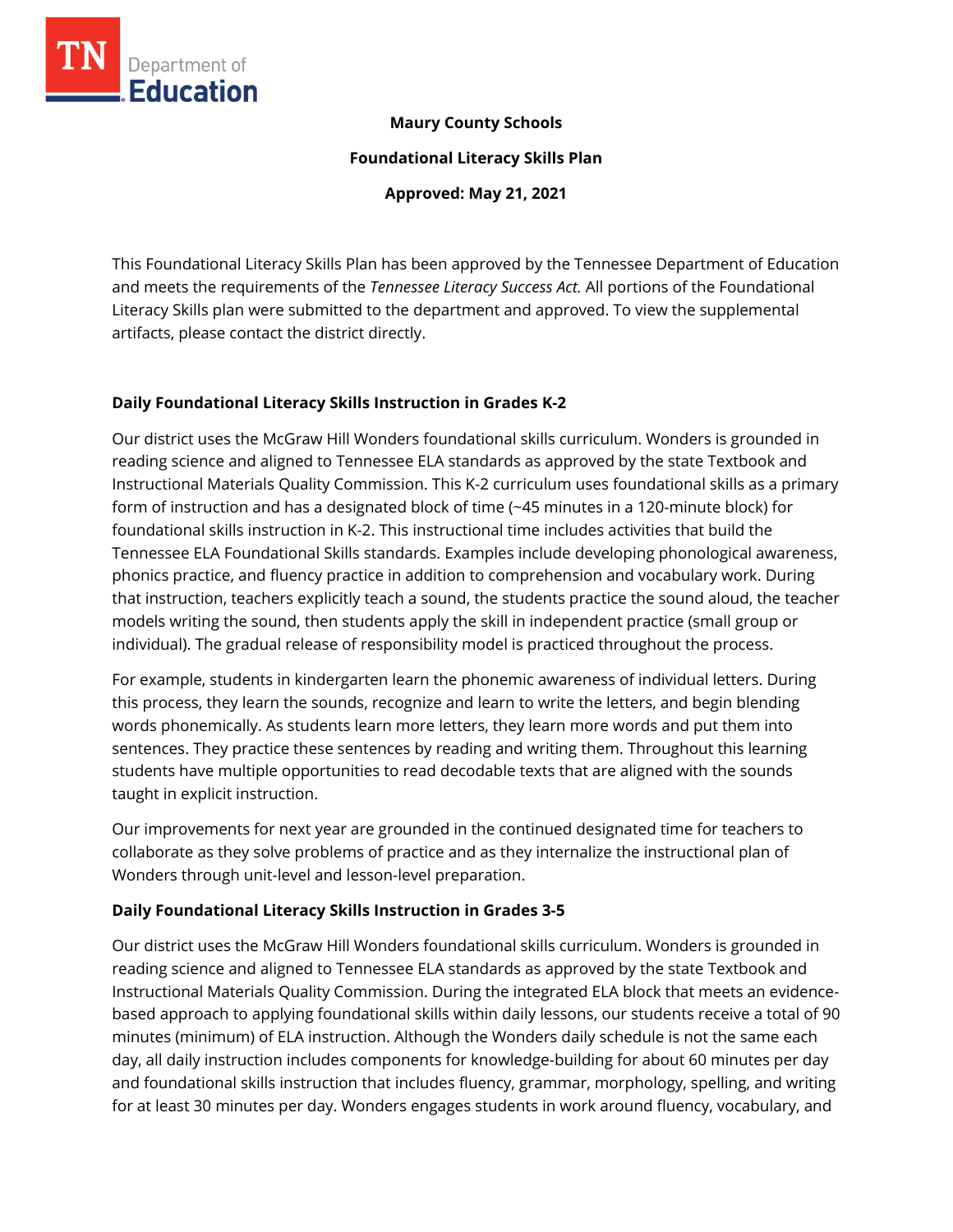Department of Education

comprehension. The fluency, vocabulary, and comprehension skills are not taught in isolation, but are embedded within the lesson to ensure continuity, cohesion, and connection.

For example, Unit 3 of fourth grade has the big idea, "Why are individual qualities important?". This question is answered through a series of questions throughout the six-week unit through daily readaloud, shared reading, and independent reading. Students will summarize their learning through daily conversations and writing responses to questions for individual texts (or multiple text synthesis). Beginning day one of the unit, students are introduced through explicit instruction to the vocabulary integrated within the texts to build learning capacity. Grammar and phonics practices are also integrated within the curriculum daily through explicit instruction and practice (gradual release of responsibility depending on the week and standard being practiced). Through all of these avenues of learning, foundational skills instruction is embedded and explicitly taught in all aspects of the 90-minute block and is dedicated to developing students' holistic literacy approach to fluency, vocabulary, and comprehension coherently as recommended by research.

Our improvements for next year are grounded in the continued designated time for teachers to collaborate as they solve problems of practice and as they internalize the instructional plan of Wonders through unit-level and lesson-level preparation.

# **Approved Instructional Materials for Grades K-2**

McGraw Hill - K-5 Wonders

# **Approved Instructional Materials for Grades 3-5**

McGraw Hill - K-5 Wonders

# **Universal Reading Screener for Grades K-5. This screener complies with RTI<sup>2</sup>and Say Dyslexia requirements.**

#### AimsWeb

### **Intervention Structure and Supports**

In the fall, students are given a universal screener (AIMSWEB) to determine which students have a significant reading deficiency or are "at-risk." Our grade-level teachers and administrators review universal screener data to determine which students score between the 0-25th percentile. Those students demonstrating need are classified as in need of Tier II or Tier III instruction. Students classified as Tier II or Tier III are given a diagnostic assessment (95% and Sonday System are the primary diagnostics used across the district) to determine specific deficits in order to best assign students to a small group with an intervention that will narrow skill gaps. Students receive daily, small-group intervention for at least 45 minutes in their area of greatest deficit.

We have research-based options for reading intervention support available to our students who are "at-risk" and/or who have been identified with a significant reading deficiency. Wonders, our adopted ELA curriculum, contains an assessment and remediation guide in which teachers can find instruction and activities that directly address skill gaps. They can tailor this to the needs of the RTII group of students. If that intervention is not proving to be effective, more comprehensive, strategic interventions become an option. At the district level, 95% Group and Sonday System were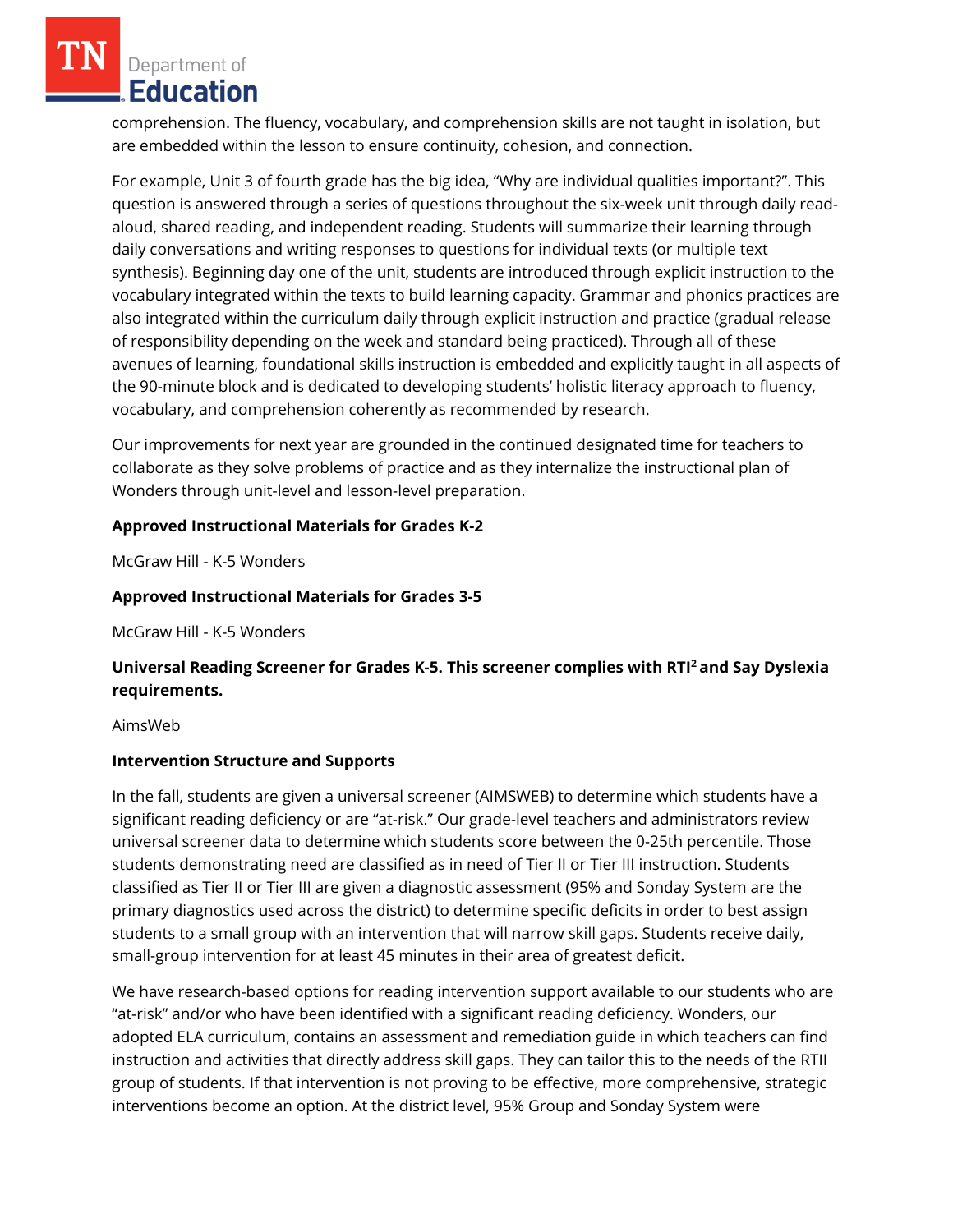Department of **Education** 

purchased to support learning intervention opportunities for ELA. Data teams meet every 4 ½ weeks to determine if a change in the intervention or the person providing the intervention is warranted. The data team also looks at other variables (attendance, engagement) as part of the decision-making process before a change is made to the programming or provider.

Our students receive explicit instruction in their area of deficit in small groups using research-based materials and strategies. These students are also screened using additional survey level assessments to determine if they have characteristics of dyslexia (screener provided by AIMSWEB). Students who do demonstrate those characteristics receive intensive intervention as outlined in the Say Dyslexia Law using programs that meet the law's requirements (Sonday System meets this requirement). Our district uses a research-based supplemental program as one intervention for students with characteristics of dyslexia. Our district notifies families of students who demonstrate characteristics of dyslexia. Families are notified that the Sonday System curriculum is used to support those students, as it is based on the Orton-Gillingham approach of systematic, explicit, sequential, phonics-based instruction and is considered a strong support for those students.

Intervention takes place daily during a grade-level time in the master schedule just for RTII. When students are in their RTII groups, they work on activities and assignments that make them stronger in that skill. For example, students who need instruction in phonics may receive direct instruction using the 95% Chip Kit and practice fluency using the Wonders fluency passages. For students who need vocabulary support, they may receive intervention using the Vocabulary Surge practice in 95%.

Our improvements for next year are grounded in the continued designated time for teachers and administrators to have time to analyze the data and collaborate as they determine students needs, analyze best practices to support student learning, and training on intervention strategies for teachers and interventionists.

### **Parent Notification Plan/Home Literacy Reports**

Our district notifies parents in grades K-5 if their child is "at-risk" for or has a significant reading deficiency (as evidence by students scoring in the 0-25th percentile) immediately after the district's schools complete the fall universal screening. Students' scores are communicated in parent-friendly language that provides a clear explanation of student skill gaps and the depth and extent of student needs. The parents are told what intervention their student will receive and the amount of time each day the student will receive services. This is coupled with a description of the importance of being able to read by the end of 3rd grade.

The district defines how students are assessed and what a "significant reading deficiency" means. Parents are subsequently notified of their child's progress, or lack of progress, after the 4 ½ week data team meetings. In the parent notifications/communications, data teams note any changes being made if the child is not showing sufficient progress as evidenced by progress monitoring and universal screening data as well as recommended activities (that do not require purchased resources) that will support students in the area of deficit (activities are not tailored by child; they are tailored by skill deficit generally). These communications go out to parents with students in grades K-3 three times annually and are shared in grades 4 and 5 annually.